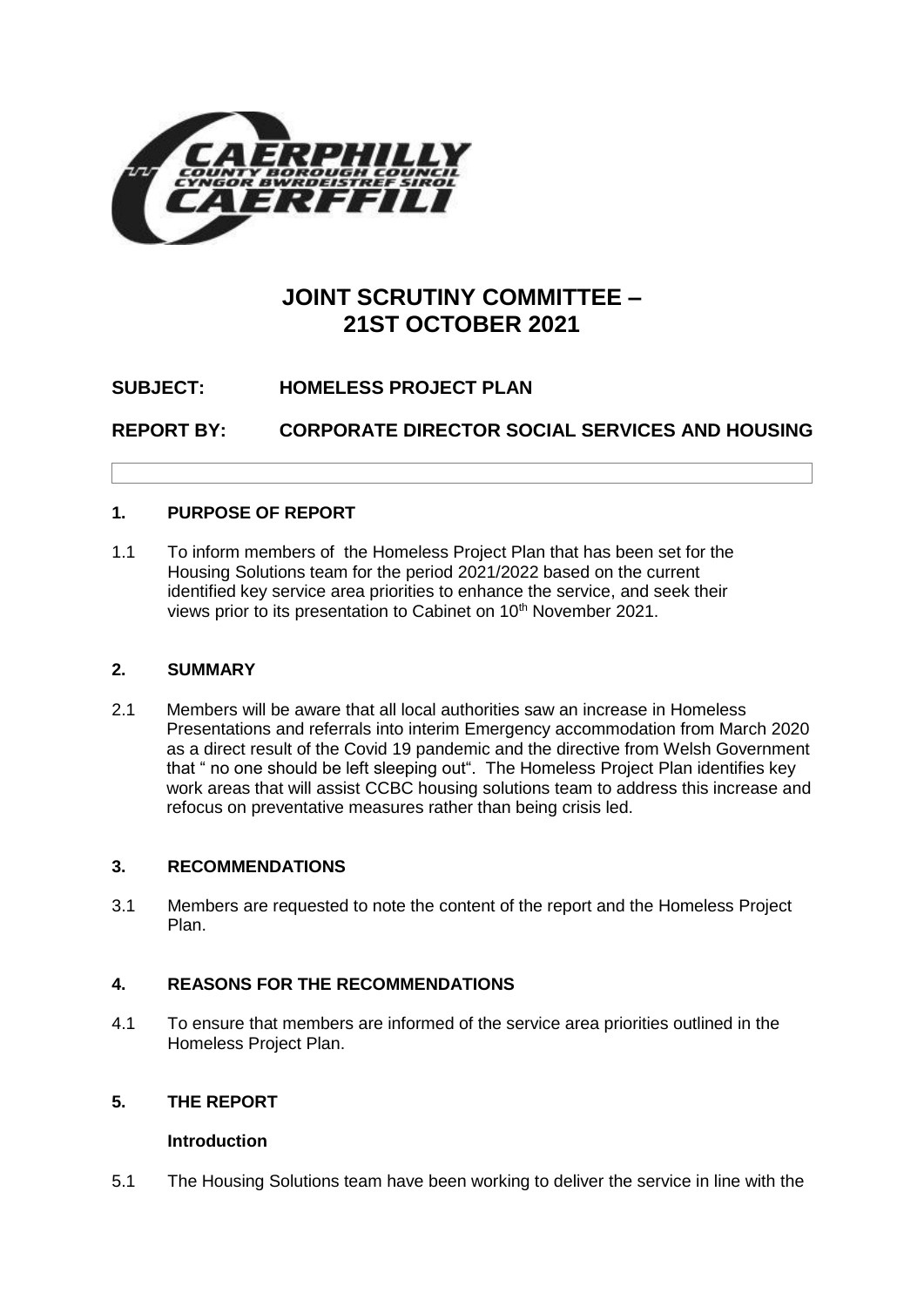Housing Wales Act 2015 and the Gwent Homeless Strategy 2018-2022, which has historically focused on the prevention of Homelessness rather than it being Crisis led.

- 5.2 As a direct result of the Covid 19 pandemic in March 2020 the service moved to a Crisis led model in order to meet the increase in demand for assistance .
- 5.3 The Homeless Project Plan now sets out the service area priorities that will allow the Housing Solutions Service to review and refocus on the prevention of Homelessness.
- 5.4 The Homeless Project Plan is an interim plan and will be superseded in 2022 by both the Caerphilly Council Homeless Strategy and the Rapid Rehousing Transitional Plan which needs to be submitted in draft to Welsh Government by June 2022.
- 5.5 Both of these Strategies will set out the five year action plan for Caerphilly to reduce Homelessness in the borough and ensure that those presenting to the Housing Solutions Service with Housing and Support Needs will be accommodated as rapidly as possible and will either prevent the need to access emergency accommodation or reduce time spent in emergency accommodation.

#### **Homeless Project Plan Objectives**

- 5.6 **Proactive and Accessible Service** To improve the contact and communication with the service and ensure contact and appropriate relevant information can be obtained and shared across all mediums.
- 5.7 **Focus on Prevention** -ensure swift access to accommodation and support services to maximise prevention of Homelessness and to increase positive and successful outcomes for the service. To ensure that our current joint working, partnership arrangements and referral pathways maximise Homeless prevention and are reflective of current need.
- 5.8 **Reduce / Address Rough Sleeping** Caerphilly has historically reported an issue with Rough Sleeping in the Borough, the Homeless Project Plan has set out its objectives to better understand the root cause of why people rough sleep so that this can be considered in the future Rapid Rehousing Transitional Plan and to ensure that current commissioned services are meeting the need of this vulnerable group. The review will allow us to also consider the future needs of accommodation and the accommodation pathways on offer to support this vulnerable co-hort into more stable and settled accommodation.
- 5.9 **Rapid Rehousing Transitional Plan/ Housing First** The Homeless Project Plan recognises the need to develop in line with Welsh Government Requirements a Rapid Rehousing Transitional plan to be submitted in draft by June 2022. A Report will be compiled and presented to Committee at a later date that will clearly outline the proposals being taken forward to address this for Caerphilly Council. We have started to expand on our Housing First Model and have implemented a Young Persons Housing First Scheme delivered by Llamau and an 18plus Scheme delivered by Pobl. The intention now is to enhance this and increase where applicable the support provision available to maximise those on scheme and to work with Common Housing Register Partners to provide accommodation to deliver this model. Housing First will also be considered as a specific action and section within the Rapid Rehousing Plan and both are referenced in our Local Housing Strategy as key service priorities and objectives.
- 5.10 **Emergency Accommodation** A review is underway to look at reducing time spent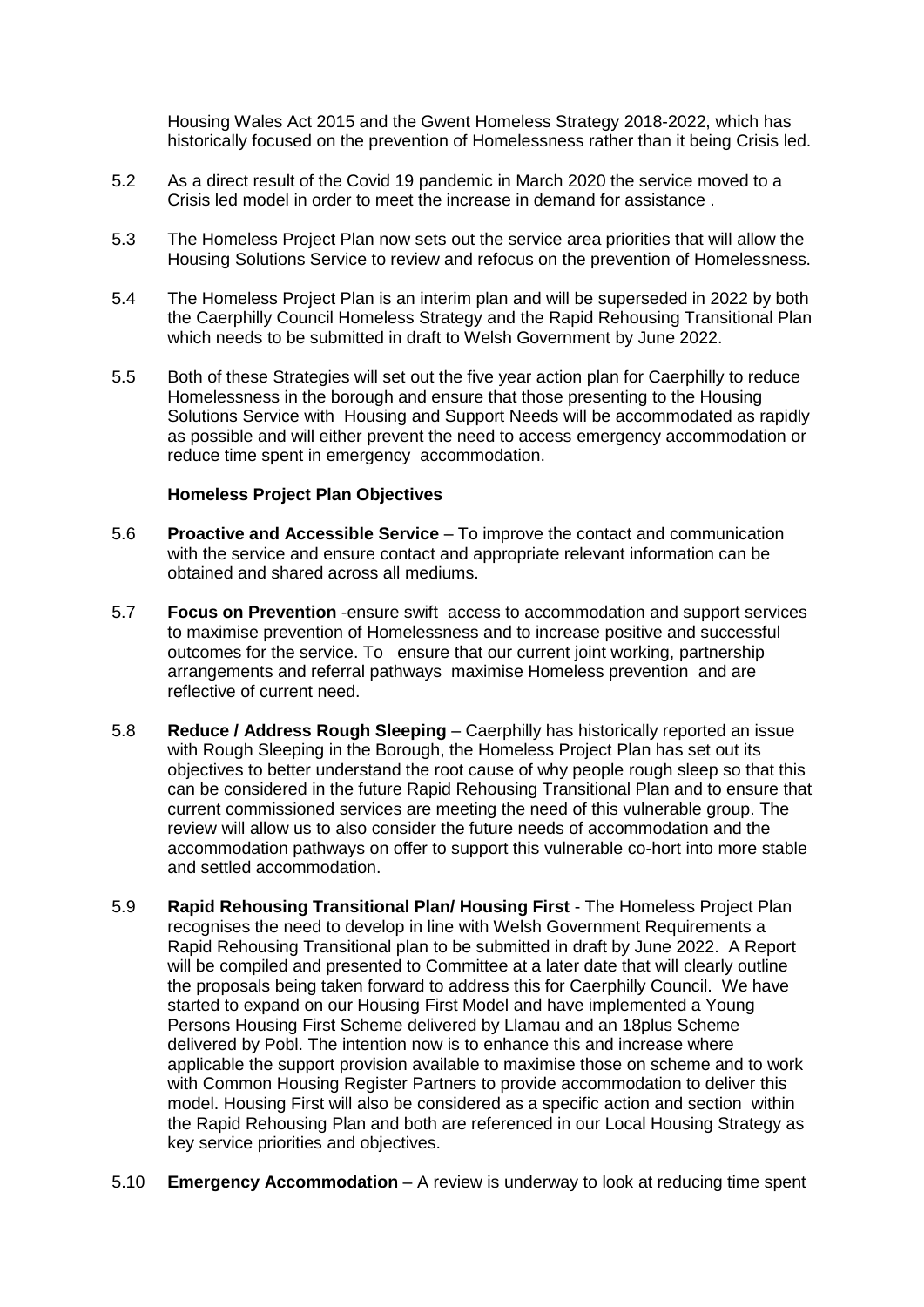in temporary accommodation and to better understand the barriers that prevent move on and look at longer term strategic plans to overcome these. This will also allow us to consider in line with the Rapid Rehousing Transitional Plan how Caerphilly wishes to deliver a temporary emergency accommodation model that is inclusive for all going forward.

- 5.11 **Partnership / Multi Agency Working** The project plan recognises the importance that to deliver the objectives and prevent and tackle the root cause of Homelessness that working with key stakeholders and Statutory and Non-Statutory agencies will be key in addressing this. A review of current partnership / multi agency working arrangements is underway and where necessary models will be changed or set up to support the service in delivering this objective .
- 5.12 **Caerphilly Keys** Throughout the Pandemic we have been able to continue to expand this service area and offer Private Sector accommodation with landlords attached to the scheme suitable and permanent accommodation. Caerphilly Council secured Phase 2 Welsh Government funding to increase the private sector stock portfolio for Caerphilly for 6 additional PRS units of accommodation that will be offered to those who are Homeless/ threatened with Homelessness. Caerphilly Keys will have its own Website launched in October which should enhance the profile of the scheme and attract additional landlords and a media strategy to promote this is being devised at this time following the website launch this month.
- 5.13 A future report will be submitted to Committee for a decision to be made on if we adopt the Welsh Government Lease Scheme Model for PRS accommodation or we remain with Caerphilly Keys as the preventative tool to prevent Homelessness and discharge our Statutory duty into the private rented sector.
- 5.14 **Review of Allocations Policy** A review of the Allocation Policy will need to be considered as the Policy will need to be reflective of future legislative reform for Rapid Rehousing and will also need to be reflective of current need and demand and be transparent and easy for all those applying for accommodation in the borough to understand.
- 5.15 **Digital / Comms** A review has taken place to ensure we have the relevant equipment to ensure we are able to assess applications across the service in a timely, person focused customer friendly way. As a result of this a new phone system has been purchased and will be implemented across the Housing Solution Team and an upgrade to the current IT system used within the service area has been included as part of a larger Housing Division procurement process for ICT systems and support.
- 5.16 **Staff Training / Performance** A comprehensive training plan is being developed to ensure all staff within the service area have access to the relevant and appropriate training materials to support them in delivering in their roles. There is consideration being given to develop specific roles within the service area to better tackle and enhance the prevention of Homeless model and an example of this is that of Rough Sleepers / Those with offending backgrounds.

#### **Conclusion**

5.17 The Homeless Project Plan has highlighted the key areas where service review is being undertaken to prepare for future reports to be submitted to the Committee to outline the Strategic Plan. The Plan will also allow for some service delivery adjustments to be made at core future periods of time to enhance the service and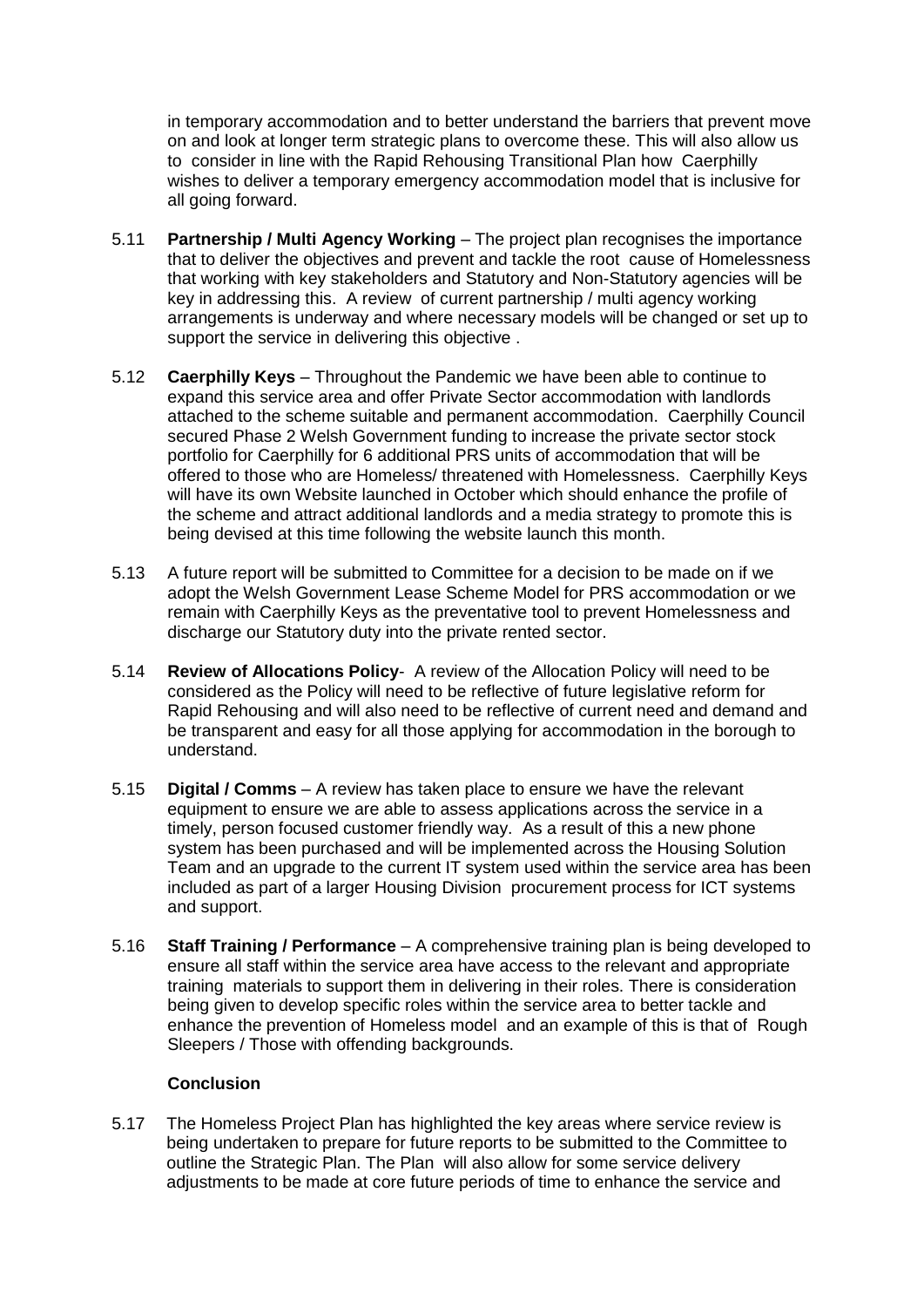work with the Local Authorities Strategic and Corporate Wellbeing Objectives.

#### **6. ASSUMPTIONS**

6.1 The Homeless Project Plan has been compiled based on the assumption that the current resources attached to the service area can assist us in driving forward the priority areas , however should this not be the case then current allocated service area budget would allow for interim changes to be made to improve aspects of the service area and Covid 19 funding from WG continues to offer financial support to the Authority until March 2022 for emergency accommodation placements.

#### **7. SUMMARY OF INTEGRATED IMPACT ASSESSMENT**

7.1 An IIA has not been completed to accompany this report as it is for information only. Should further specific Reports be bought forward in the future attached to the Homeless Strategy and Rapid Rehousing Plan then a comprehensive IIA will be completed to accompany these reports.

#### **8. FINANCIAL IMPLICATIONS**

8.1 There are no immediate financial implications attached to the Homeless Project Plan that at this time that cannot be met by current service area budgets.

#### **9. PERSONNEL IMPLICATIONS**

9.1 There have been some additional posts created within the Housing Solutions Team to allow us to meet the demands and needs of the service area and future consideration will be given to the staffing structure to deliver the Rapid Rehousing transitional Plan once drafted.

#### **10. CONSULTATIONS**

10.1 There are no consultation responses that have not been reflected in the report.

#### **11. STATUTORY POWER**

- 11.1 N/A
- Author: Kerry Denman, Housing Solutions Manager (Email: [denmak@caerphilly.gov.uk](mailto:denmak@caerphilly.gov.uk) , Tel: 01443 873544)

|  | Consultees: Cllr John Ridgewell | - Chair Housing & Regeneration Scrutiny Committee      |
|--|---------------------------------|--------------------------------------------------------|
|  | <b>Cllr Mike Adams</b>          | - Vice Chair Housing & Regeneration Scrutiny Committee |
|  | Cllr Lisa Phipps                | - Cabinet Member for Housing                           |
|  | Dave Street                     | - Corporate Director for Social Services and Housing   |
|  | <b>Robert Tranter</b>           | - Head of Legal Services & Monitoring Officer          |
|  | <b>Stephen Harris</b>           | - Head of Financial Services & Section 151 Officer     |
|  | <b>Fiona Wilkins</b>            | - Housing Services Manager                             |